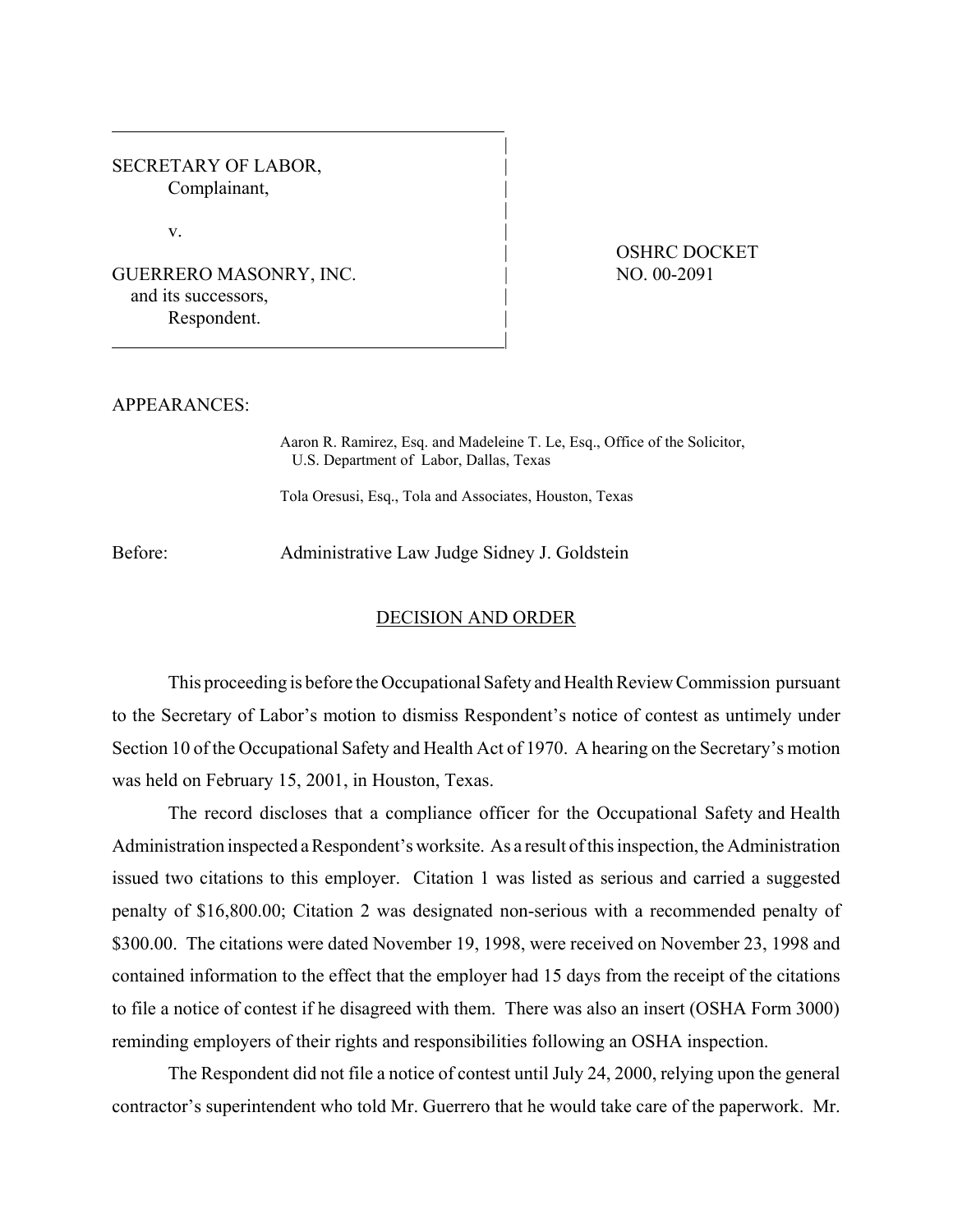Guerrero was aware that there was a fifteen-day time limitation for the company to file a notice of contest.

Section 10(a) of the Act provides in part that, if the Secretary issues a citation, the employer has fifteen working days within which to notify the Secretary that he wishes to contest the citation. If, within fifteen working days, the employer fails to notify the Secretary that he intends to contest the citation, the citation and the assessment, as proposed, shall be deemed the final order of the Commission and not subject to review by any court or agency.

The record discloses that Respondent did not file its notice of contest until well after the 15 day contest period ended. An otherwise untimely notice of contest may be accepted where the Secretary's deception or failure to follow proper procedures caused the delay in filing. An employer is also entitled to relief if it demonstrates that the Commission's final order was entered as a result of "mistake, inadvertence, surprise, or excusable neglect" or "any other reason justifying relief," including mitigating circumstances such as absence, illness or a disability that would prevent a party from protecting its interests. *See* Fed.R.Civ.P.60(b); *Branciforte Builders, Inc.* 9 BNA OSHC 2113 (No. 80-1920, 1981). There is no evidence and no contention that the Secretary failed to follow proper procedures in this matter. Rather, Respondent is requesting, in essence, that the late filing be excused under the circumstances.

The Commission has held that the OSHA citation plainly states the requirement to file a notice of contest within the prescribed period and that ignorance of procedural rules, even on the part of a layman, does not constitute "excusable neglect" for purposes of Rule 60(b), *Roy Kay, Inc.,*  13 BNA OSHC 2021, 2022 (No. 88-1748, 1989). The Commission has also held that a business must have orderly procedures for handling important documents and has denied Rule 60(b) relief where the employer has asserted that the late filing was due to events such as changes in management, misplacing the citation, or the absence of the person responsible for OSHA matters. *See Louisiana-Pacific Corp.,* 13 BNA OSHC 2020, 2021 (No. 86-1266, 1989). Rule 60(b) cannot be invoked "to give relief to a party who has chosen a course of action which in retrospect appears unfortunate or where error or miscalculation is traceable really to a lack of care." *Roy Kay, Inc.* 13 BNA OSHC 2021, 2022 (NO. 88-1748, 1989).

Based upon the record and Commission precedent, I conclude that the untimely filing of the notice of contest in this case was due to simple negligence and not to excusable neglect or "any other